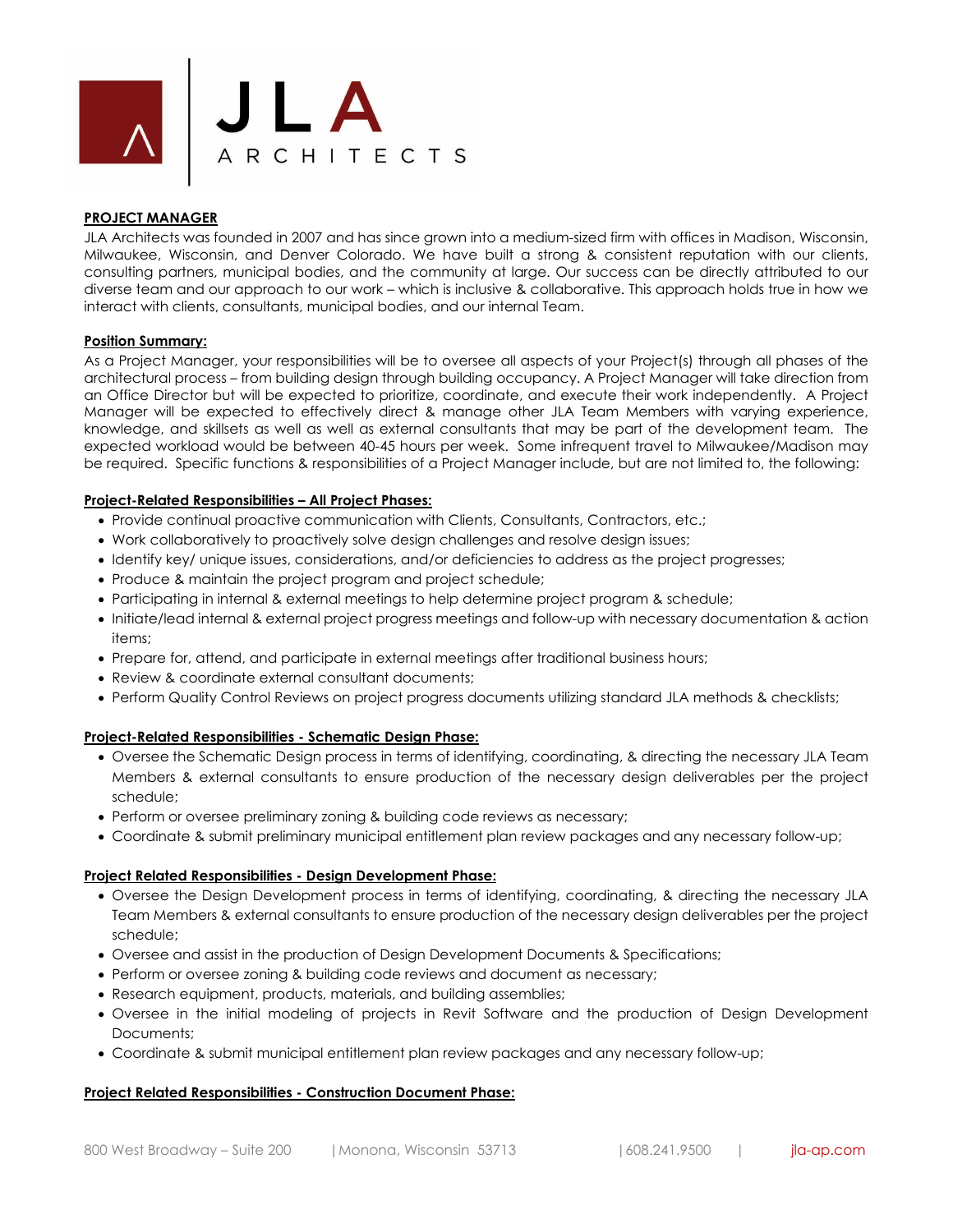- Oversee the Construction Document process in terms of identifying, coordinating, & directing the necessary JLA Team Members & external consultants to ensure production of the necessary design deliverables per the project schedule;
- Oversee & assist with the production of Construction Documents & Specifications;
- Finalize & document the zoning and building code reviews;
- Research equipment, products, materials, and building assemblies;
- Coordinate & submit Building Plan Review packages and any necessary follow-up;

## **Project Related Responsibilities - Construction Administration Phase:**

- Oversee the Construction Administration process in terms of identifying, coordinating, and directing the necessary JLA Team Members & external consultants to ensure the appropriate observation, Contractor assistance, & documentation during the construction of the project;
- Initiate, lead, and/or participate in Construction meetings and follow-up with necessary documentation & action items;
- Provide phone & e-mail support during construction to resolve questions, conflicts or unforeseen situations;
- Review & document shop drawings for conformance with design;
- Respond to, and document, Requests for Information (RFI's) from the General Contractor;
- Prepare Construction Bulletins or update the Construction Documents as required;
- Review & evaluate Change Order Requests for change or substitutions;
- Perform periodic site observations & prepare associated field reports;
- Review Draw Requests as necessary;
- Produce "punch lists" for Contractor/Owner review;
- Perform final walk through, and evaluate project for substantial completion;

## **Additional Administration & Operation Responsibilities:**

- Produce project 'Work Plans' to determine project schedules and anticipated staffing needs;
- Work with the Office Director and other Project Managers to strategize about, prioritize, and determine project schedules and project staffing levels;
- Mentor less experienced Team Members in the architectural profession;
- Evaluate JLA policies, procedures, & standards and suggest ideas & initiatives to help increase the firm's efficiency;
- Perform other project-related and operational-related duties as required and assigned.

## **Miscellaneous Responsibilities:**

- Be responsible, respectful, & professional. Perform with a high level of integrity;
- Critically think about everything that is done as to why is it done and how it is best done;
- Learn from others in the office and from every task that is performed;
- Share your knowledge with others in the office everyone has something to share;
- Take pride in every task that is done to do it efficiently, completely, accurately, and professionally.

## **Qualifications:**

The ideal person for this position would have the qualities, skills, and knowledge listed below.

- Typically, 5+ years of experience with 2 years as a Project Manager at an architectural firm managing projects of a size and scope similar to that of JLA projects (or demonstrated equivalent)
- Demonstrated understanding of working with, or for, private developer clients
- Demonstrate technical knowledge, soft skills, and emotional intelligence to effectively direct and mentor less experienced/skilled team members.
- Demonstrate technical knowledge, soft skills, and emotional intelligence to effectively manage clients in terms of their expectations, project schedules, scope of work, and their overall confidence in JLA.
- Can produce standard /basic project workplans, project schedules, and project scope & fee agreements with broad input/overview from the Director of Architectural Operations and/or Office Director.